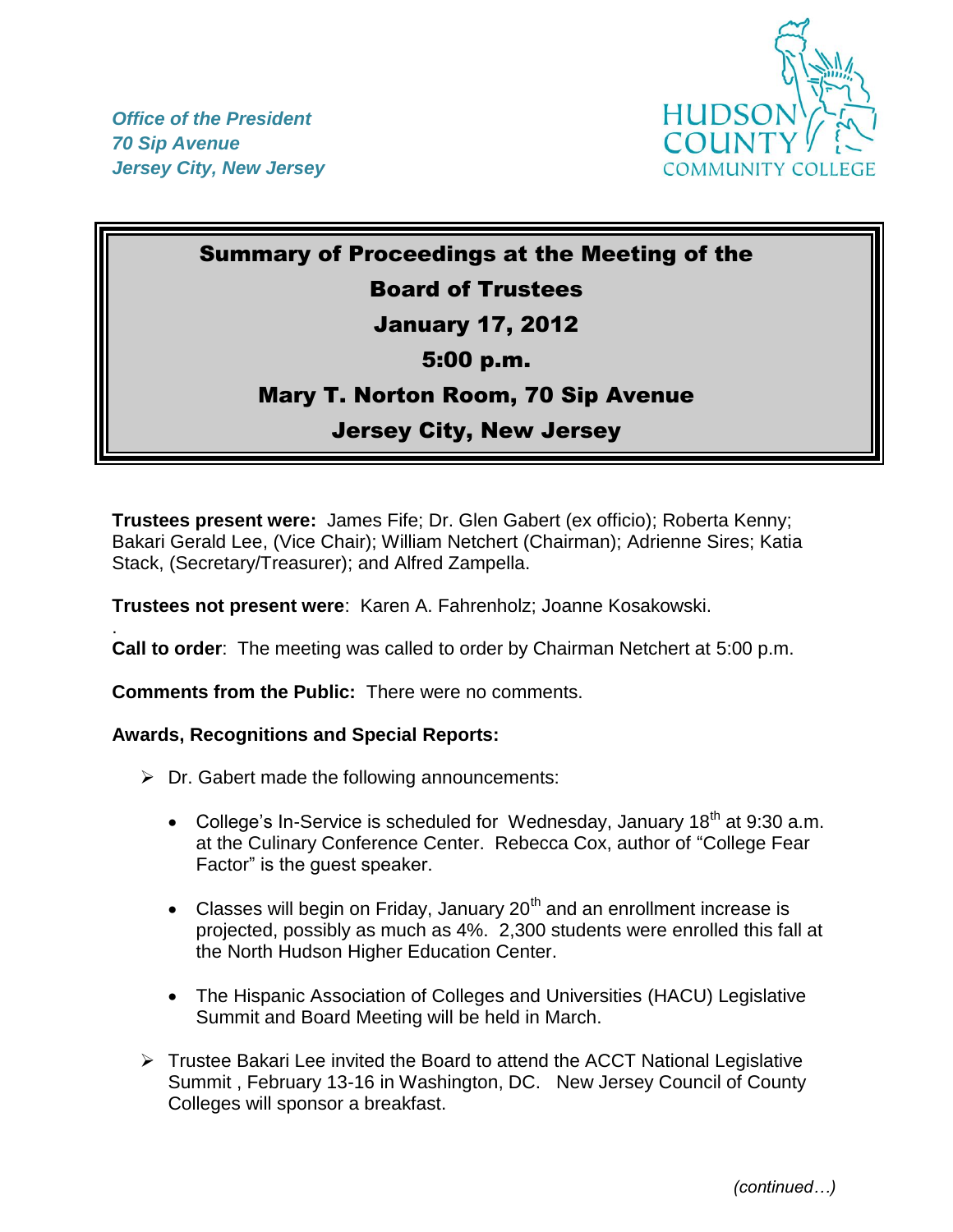The trustees **approved the minutes** of the Reorganization Meeting and Regular Meeting of November 22, 2011.

The following actions were taken concerning **fiscal, administrative, lease and capital recommendations** brought forward by the Administration:

- The award of custodial cleaning supplies vendor for FY12 was made to Revere Paper Products Corp. of Wood-Ridge, New Jersey in the amount of \$137,175.25.
- The award of custodial paper supplies vendor for FY12 was made to American Paper Towel of Carlstadt, New Jersey in the amount of \$49,969.25.
- The award of legal services for general counsel to Hudson County Community College for FY12 was made to Scarinci and Hollenbeck, Esqs., of Lyndhurst, New Jersey.
- The award of real estate counsel services for FY2012 was made to John Curley, LLC of Jersey City, New Jersey.
- The award to purchase 20 Epson Interactive Projectors for instructional use was made to Office Business Systems of Lincoln Park, New Jersey in the amount of \$47,460.00.
- The award to purchase the technology needed for wireless access in the B,G,C, and D buildings was awarded to Johnston Communications of Kearny, New Jersey in the amount of \$90,183.38.
- The award of a vendor to purchase dairy products for the Culinary Arts Program was made to Dairyland USA Corporation of Bronx, New York at a cost not to exceed \$60,000.00.
- The award of a vendor to purchase paint & repair supplies for the Facilities Department was made to Tsigonia Paint Sales Co. of Jersey City, New Jersey at a cost not to exceed \$25,000.00.
- The establishment of a retirement plan to administer the President's contractual retirement contributions was approved.

The following actions were taken concerning **personnel recommendations** brought forward by the Administration:

 The retirements of a PC Technician and Executive Director, Center for Business & Industry were accepted.